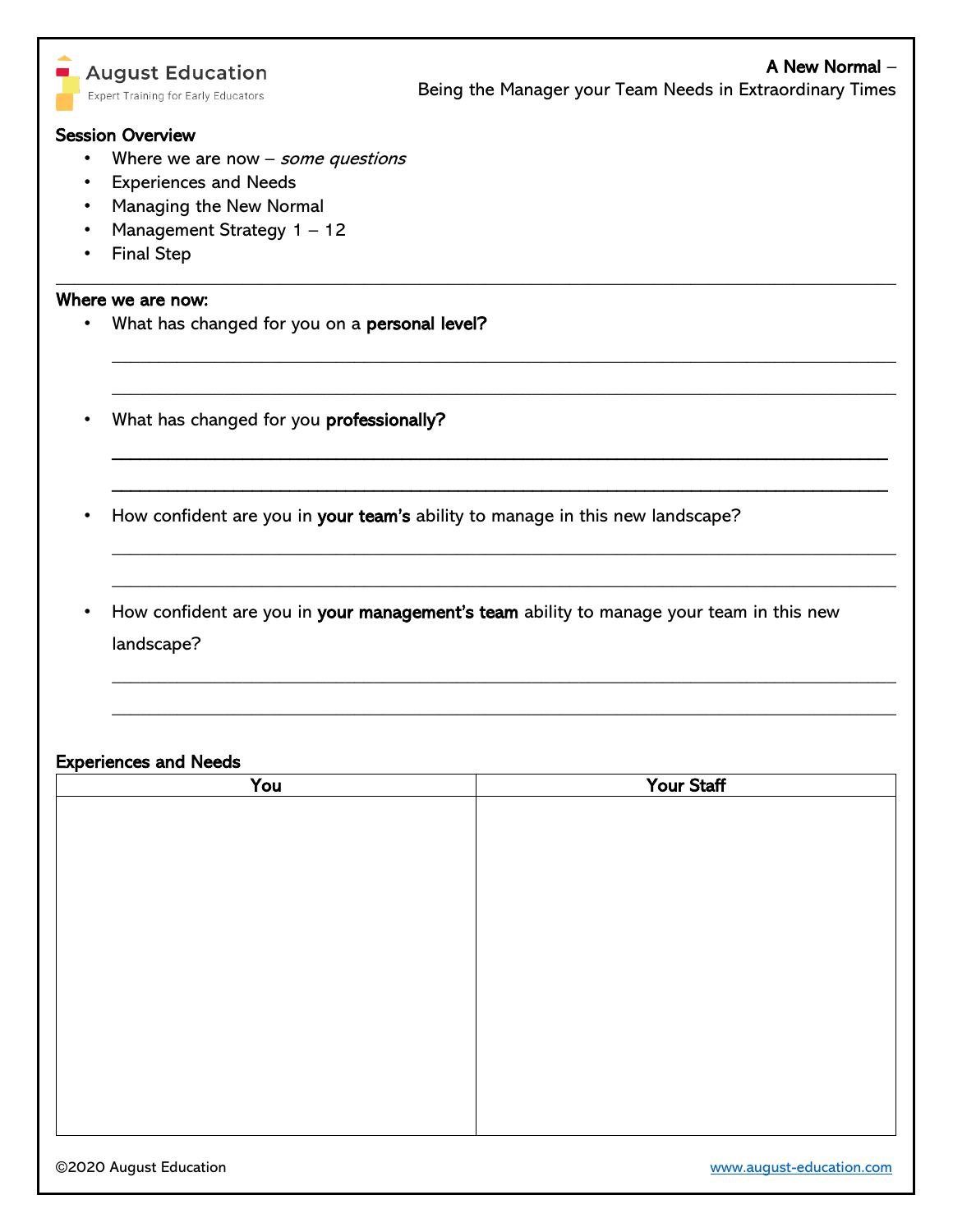| Managing the New Normal |                                                                |  |
|-------------------------|----------------------------------------------------------------|--|
|                         | It is more effective to use strategies than to simply wing it! |  |
|                         | Management vs Parenting                                        |  |
| #1                      |                                                                |  |
|                         |                                                                |  |
|                         |                                                                |  |
|                         |                                                                |  |
|                         |                                                                |  |
|                         |                                                                |  |
|                         |                                                                |  |
|                         |                                                                |  |
| #2                      |                                                                |  |
|                         |                                                                |  |
|                         |                                                                |  |
|                         |                                                                |  |
|                         |                                                                |  |
|                         |                                                                |  |
|                         |                                                                |  |
|                         |                                                                |  |
| #3                      |                                                                |  |
|                         |                                                                |  |
|                         |                                                                |  |
|                         |                                                                |  |
|                         |                                                                |  |
|                         |                                                                |  |
|                         |                                                                |  |
| ©2020 August Education  | www.august-education.com                                       |  |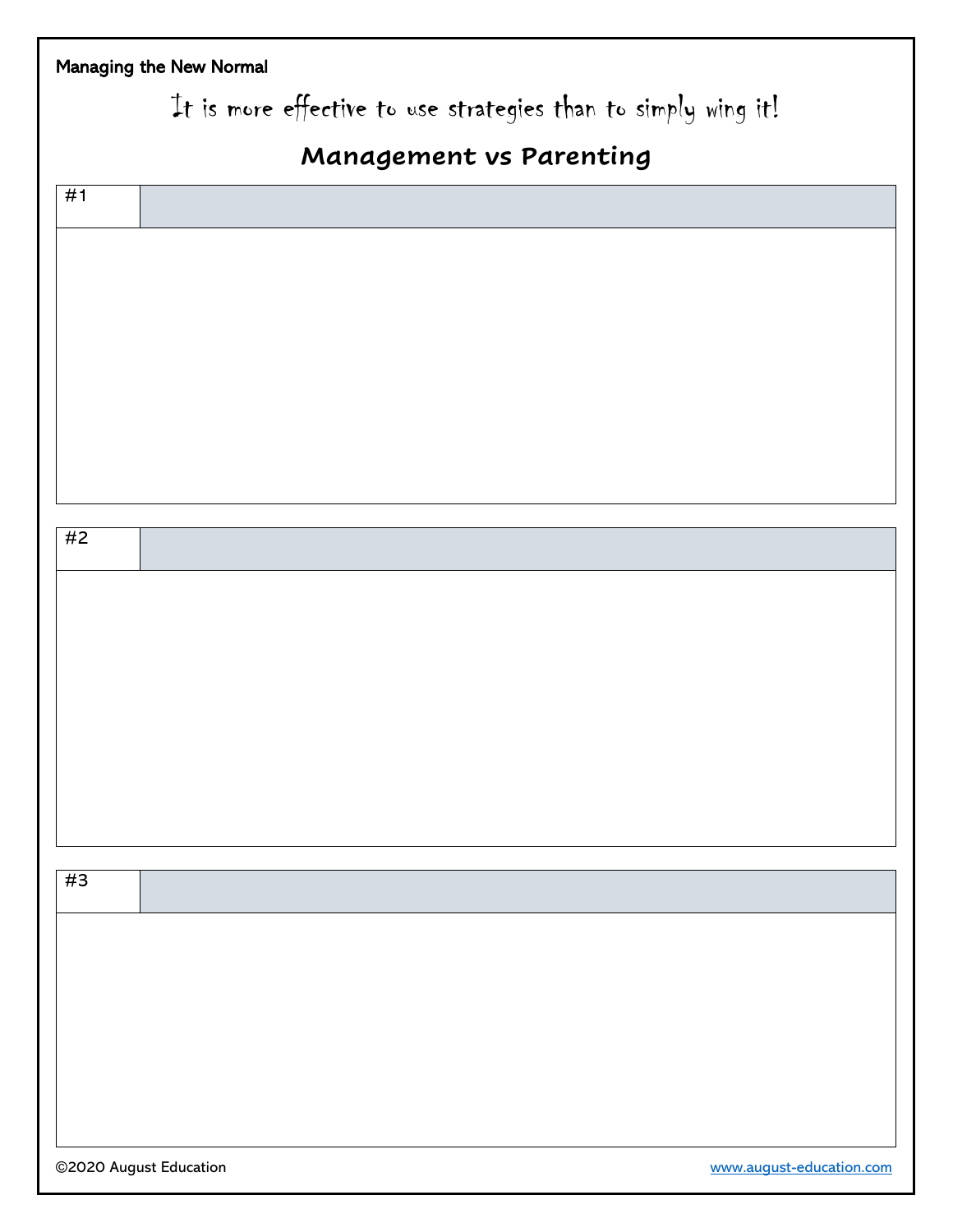| #4 |  |  |  |
|----|--|--|--|
|    |  |  |  |
|    |  |  |  |
|    |  |  |  |
|    |  |  |  |
|    |  |  |  |
|    |  |  |  |
|    |  |  |  |
|    |  |  |  |
|    |  |  |  |
|    |  |  |  |
| #5 |  |  |  |
|    |  |  |  |
|    |  |  |  |
|    |  |  |  |
|    |  |  |  |
|    |  |  |  |
|    |  |  |  |
|    |  |  |  |
|    |  |  |  |
|    |  |  |  |
| #6 |  |  |  |
|    |  |  |  |
|    |  |  |  |
|    |  |  |  |
|    |  |  |  |
|    |  |  |  |
|    |  |  |  |
|    |  |  |  |
|    |  |  |  |
|    |  |  |  |
|    |  |  |  |
|    |  |  |  |

©2020 August Education [www.august-education.com](http://www.august-education.com/)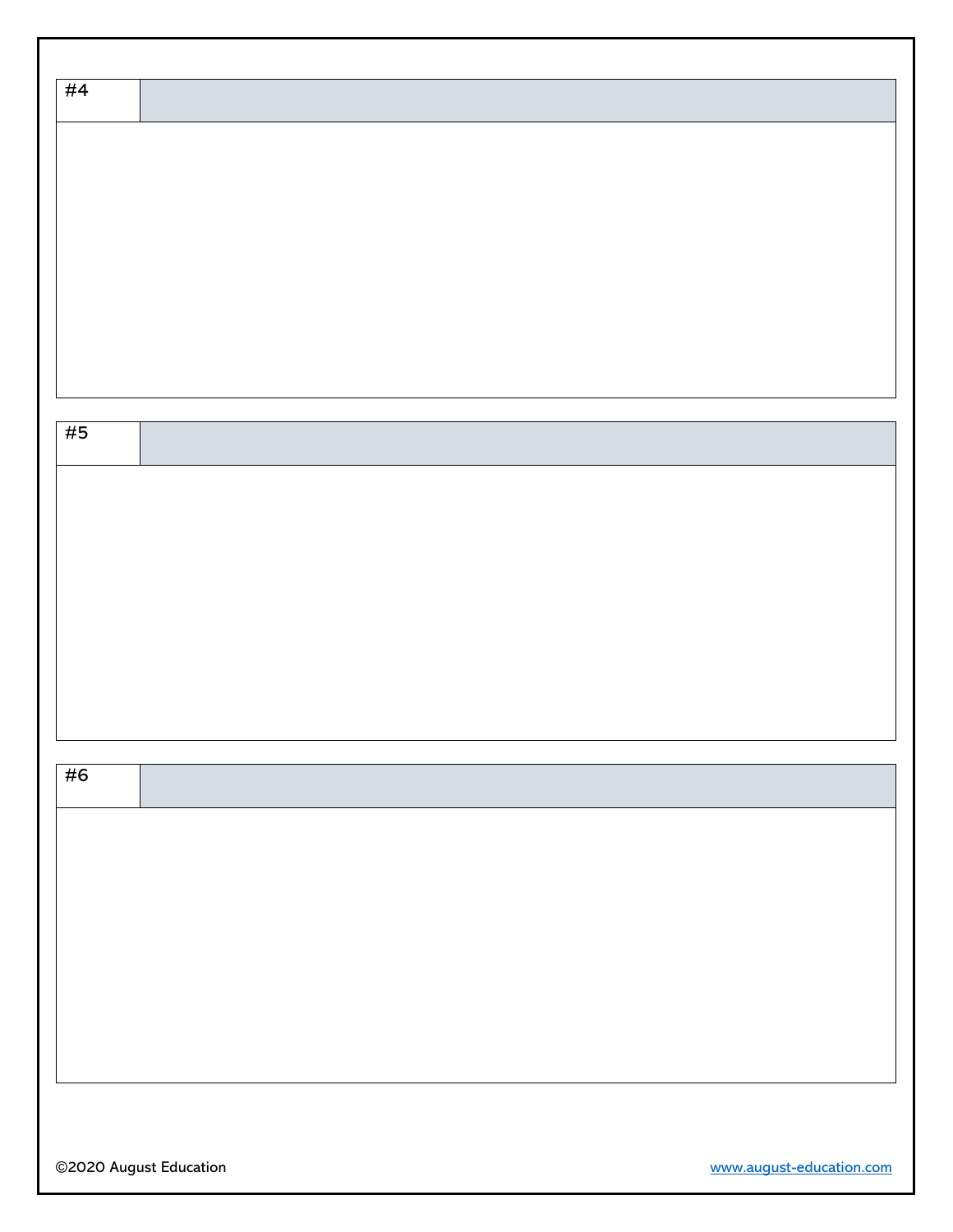| #7 |  |
|----|--|
|    |  |
|    |  |
|    |  |
|    |  |
|    |  |
|    |  |
|    |  |
|    |  |
|    |  |
|    |  |
| #8 |  |
|    |  |
|    |  |
|    |  |
|    |  |
|    |  |
|    |  |
|    |  |
|    |  |
|    |  |
|    |  |
|    |  |
| #9 |  |
|    |  |
|    |  |
|    |  |
|    |  |
|    |  |
|    |  |
|    |  |
|    |  |
|    |  |
|    |  |
|    |  |
|    |  |

©2020 August Education [www.august-education.com](http://www.august-education.com/)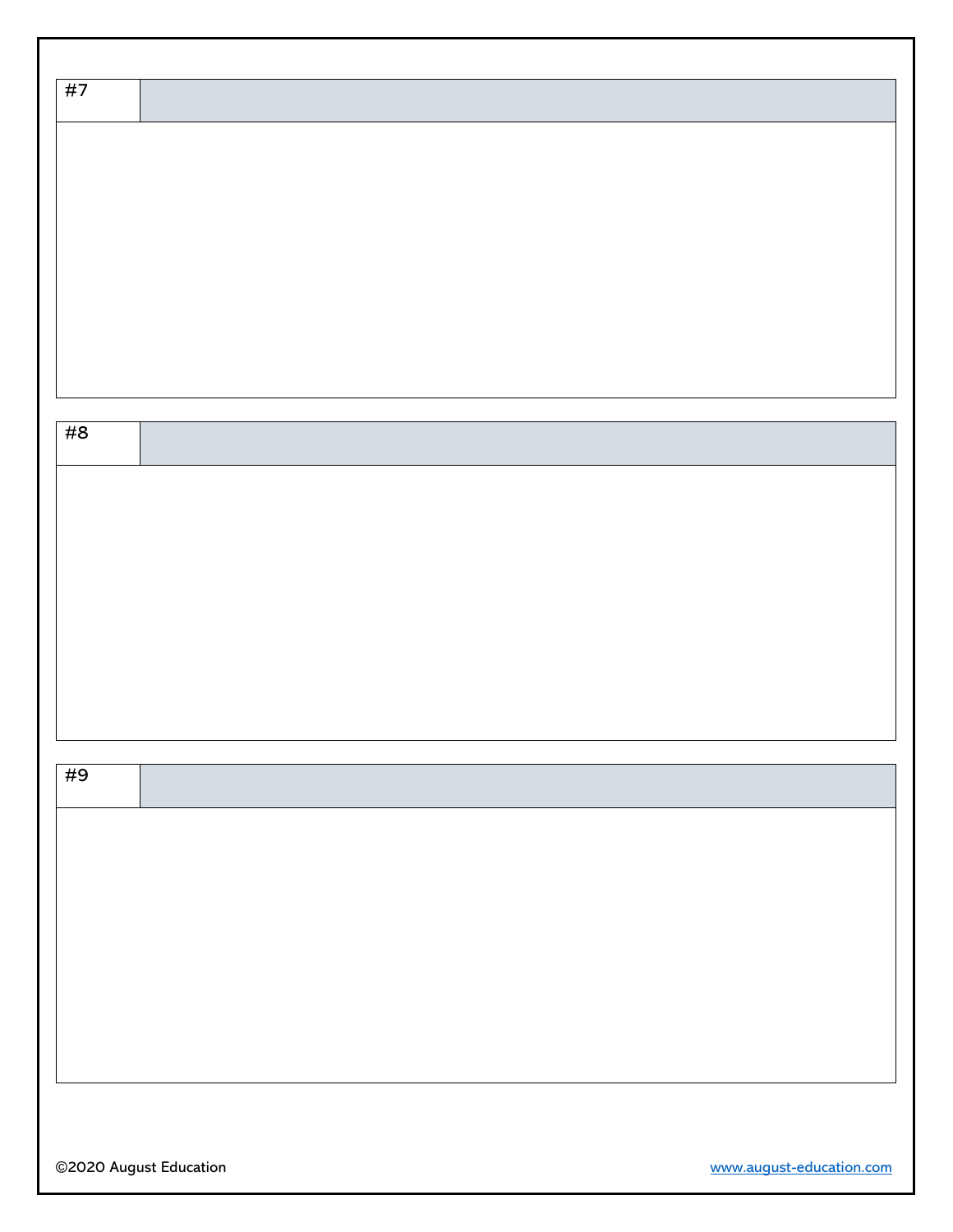| #10 |  |
|-----|--|
|     |  |
|     |  |
|     |  |
|     |  |
|     |  |
|     |  |
|     |  |
|     |  |
| #11 |  |
|     |  |
|     |  |
|     |  |
|     |  |
|     |  |
|     |  |
|     |  |
|     |  |
| #12 |  |
|     |  |
|     |  |
|     |  |
|     |  |
|     |  |
|     |  |
|     |  |
|     |  |
|     |  |

©2020 August Education [www.august-education.com](http://www.august-education.com/)